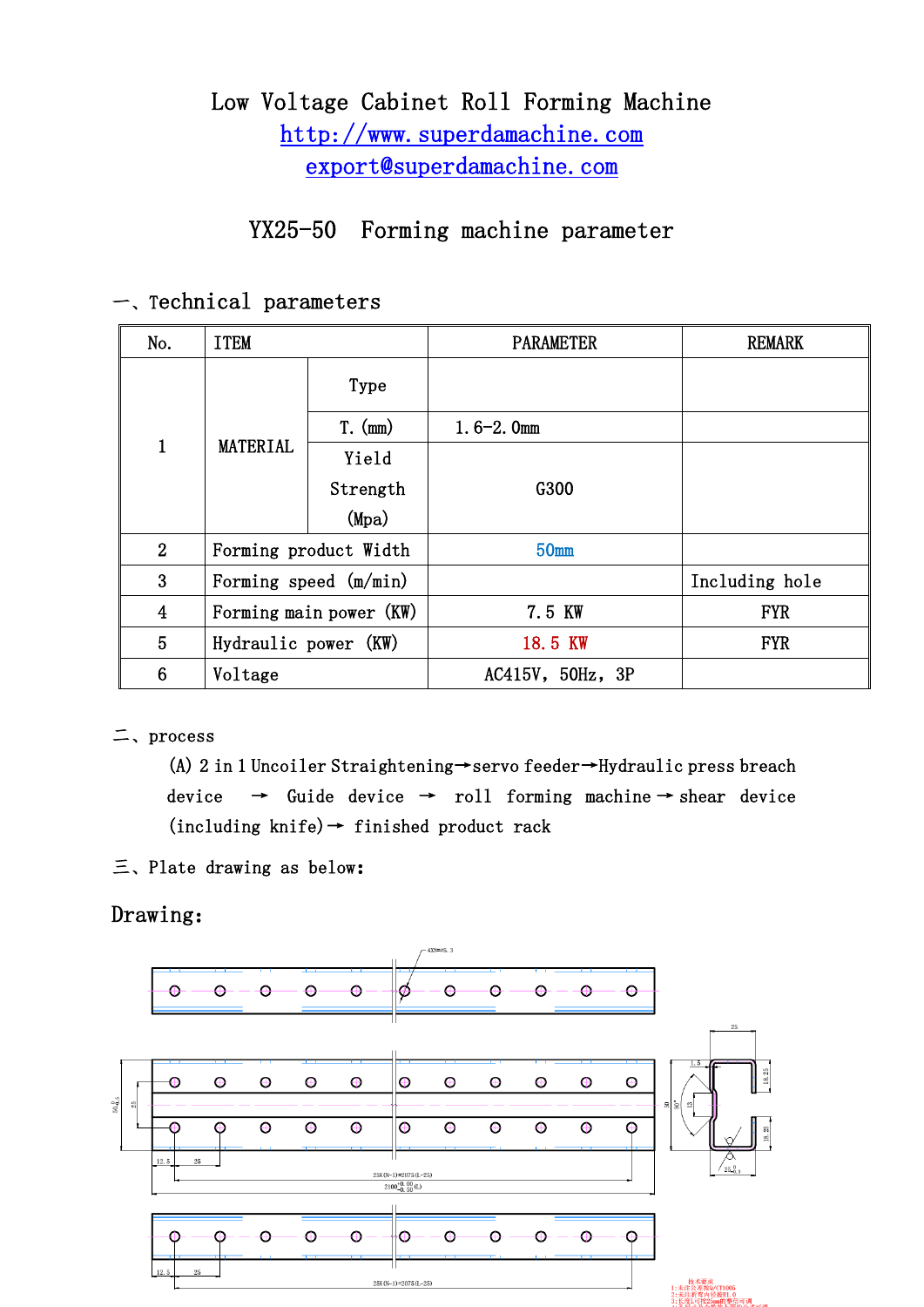ABB Cabinet rack photo Formed profile will similar like below photo



#### 四,Machines List

- 一)2 in 1 Uncoiler straightener
	- 1、 Type: Manual Expansion
	- 2、Parameter
		- 1)Passive discharge
		- 2) Coil weight:< 2T
		- 3)Coil inner D.: φ450mm-φ530mm
		- 4) Max. Width.  $200$ mm
		- 5) Thickness .0.4-1.6mm
		- 6) Straightener roller :7 pcs
		- 8) Power.1.5kw

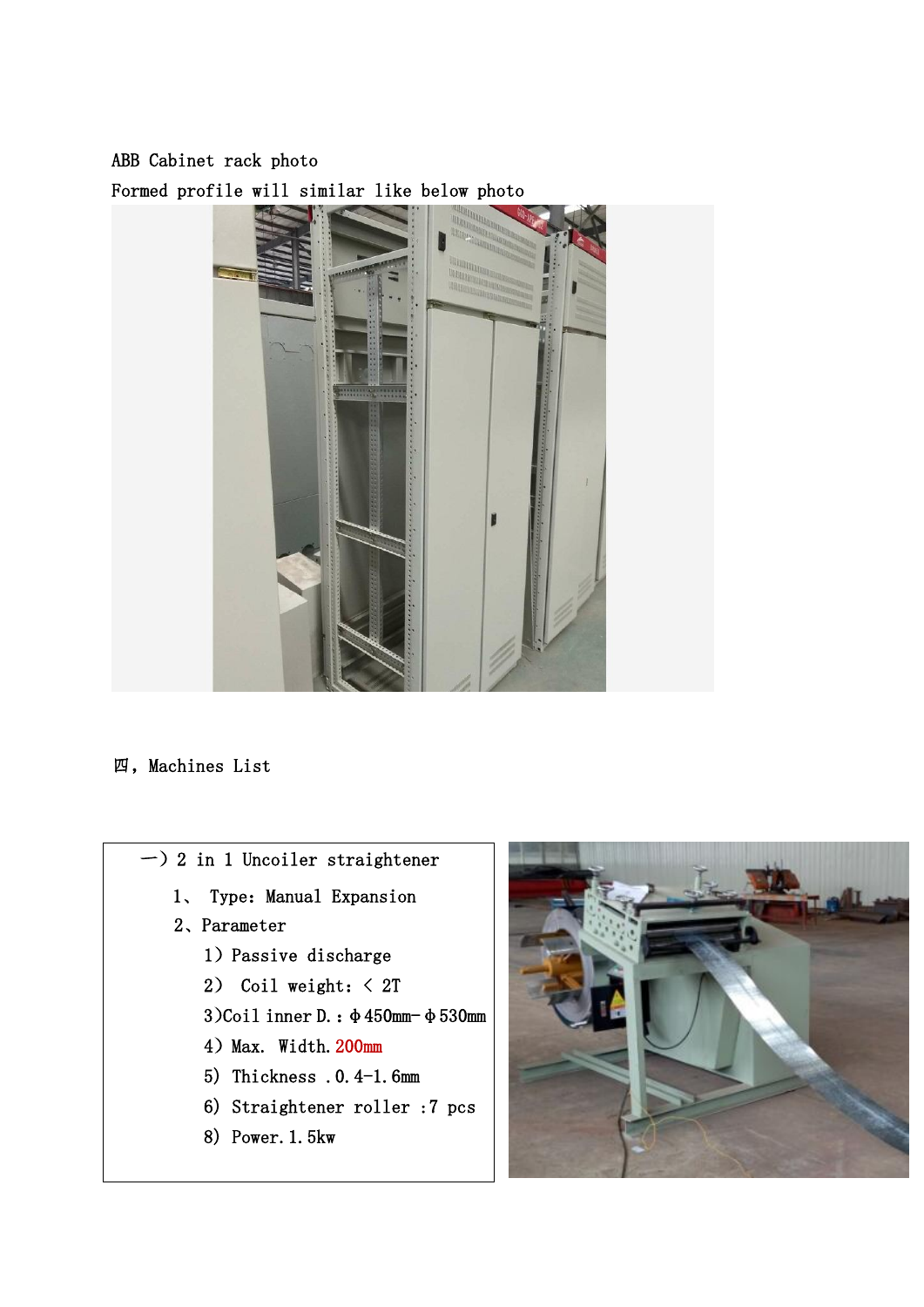#### Photo just for reference

## 二), Servo Feeder

- 3.1 Max. feeding width:200mm
- 3.2 Feeding thickess: 0.4-1.6mm
- 3. 3 Motor , 0.85KW(Yaskawa)

#### Photo just for reference



## 三), Hydraulic hole punching system

3.1 Function:Hydraulic punch breach (Mould 1 set)

3.2 Structure: set the length, automatic length measurement, automatic positioning reaches the set distance stop action , hydraulic cylinder driven punching die, stamping automatic shutdown.

3.3 Hydraulic system working pressure:16MPa

3.4 Hydraulic station:18.5KW( Hydraulic punch hole/shear use same station)

#### 四) Guide device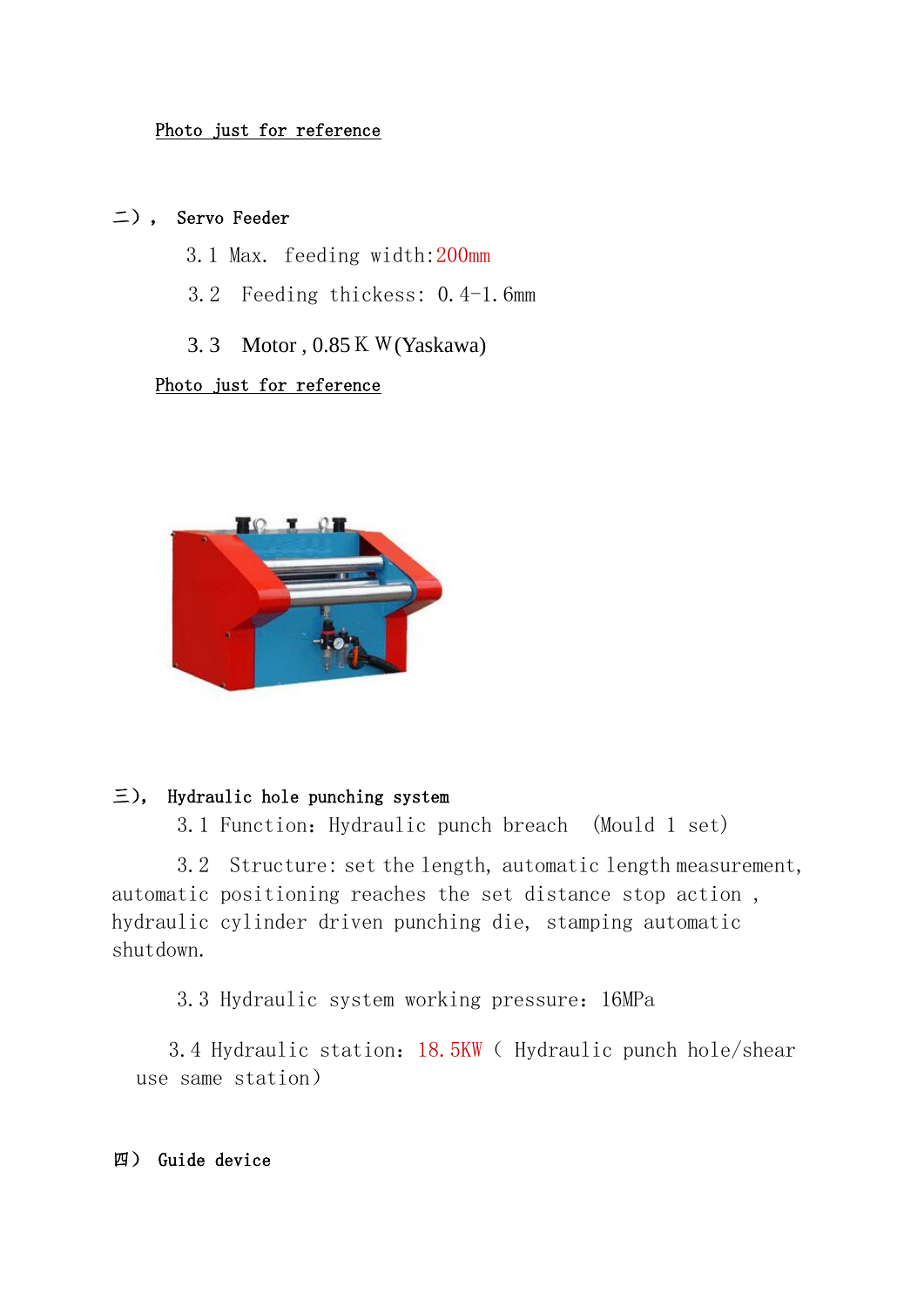## $\overline{\text{1}}$ ) Main Forming machines

- 6.1 Forming Roller: 18 stations, and add Rub-roll, To make sure the surface profile no scratches.
- 6.2 Side Panel:T.18mm ,A3 steel Heavy duty 。
- 6.3 Rolling speeding: 2-8 m/min。
- 6.4 Roller material: Cr12, overall quenching, hardness HRC55-60 ℃.
- 6.5 Motor power:7.5KW。
- 6.6 Main Roller :  $\mathcal{C}75$ mm, 45 #.
- 6.7 Equipment base: 45 # H type using welded steel plate.
- 6.8 Transmission: chain drive.
- 6.9 Security: across the board with emergency stop buttons, easy to handle emergencies, to ensure that equipment and operator safety. And other gear in the chain and the staff could easily lead to injury transmission section covered with protective cover, to ensure the safety of workers.

Photo just for reference



 六)、Hydraulic Follow shear Follow shear (Cut style): Hydraulic cut(No blanking).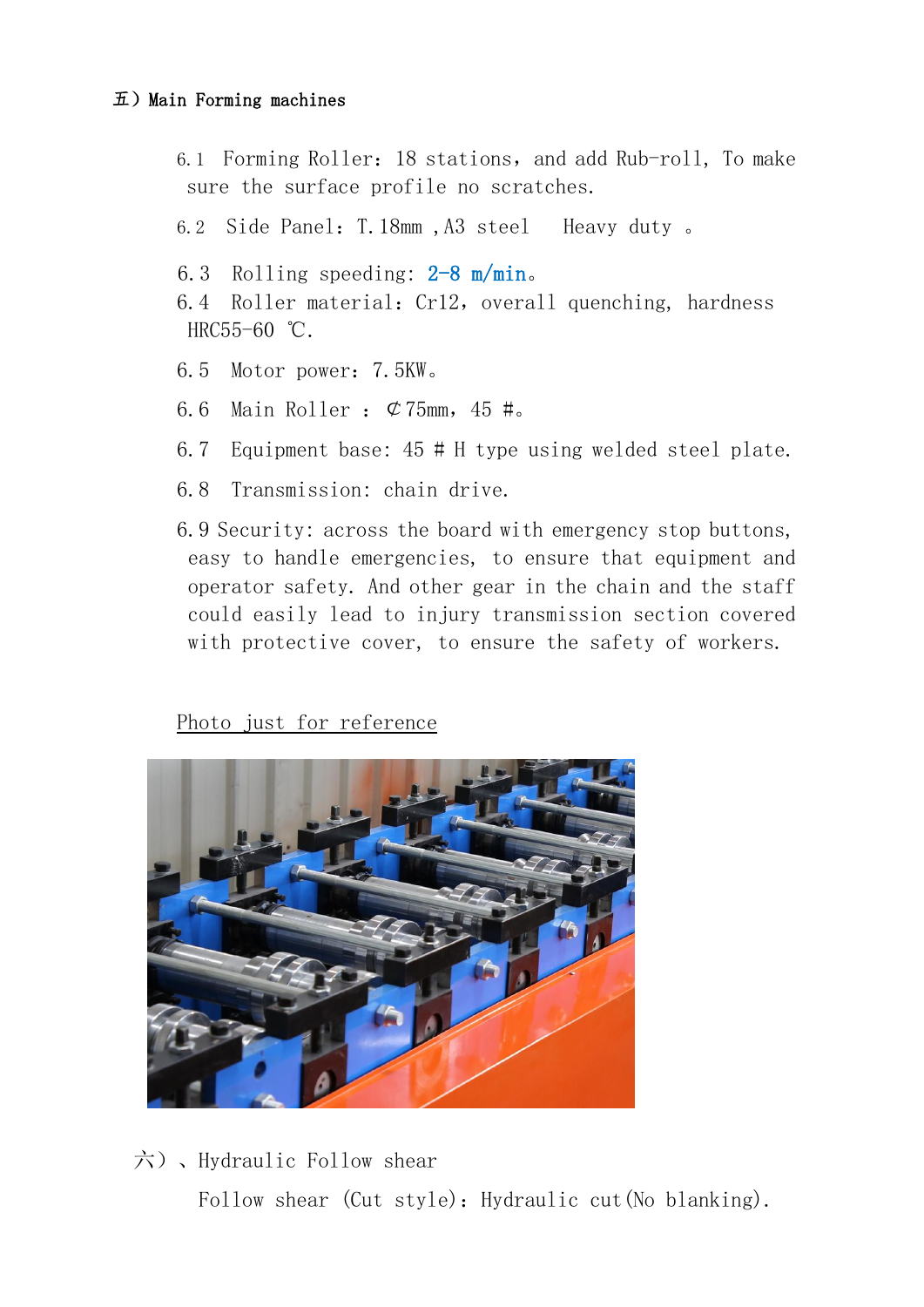Knife material:  $Cr12$ , quenching hardness of up to HRC56-58 degrees.

八)、Flat collect rack

十)、Electrical control system

The entire line imported PLC control, LCD touch screen, man-machine interface. People interact with the PLC. Operator setting the program to run automatically (programmable control) and control process monitoring, production line operator control and modify the control parameters, and real-time monitoring the equipment status & parameters and fault indication. Workpiece length digital setting, adjustable length can be adjustable as well. Real-time monitoring of equipment operating status and fault indication.

Operation manual / automatic two styles. With manual and automatic switching function: In the manual mode, can be stand-alone operation, easy maintenance; In automatic mode, carry out full production run, in order to start; across the board with emergency stop buttons, easy to handle emergencies, to ensure that equipment and operating personnel Safety.

\*\* The main components of the brand:

#### PLC control system: Siemens

Encoder: Omron

#### Touch screen: Siemens

Some components are Schneider brand devices.